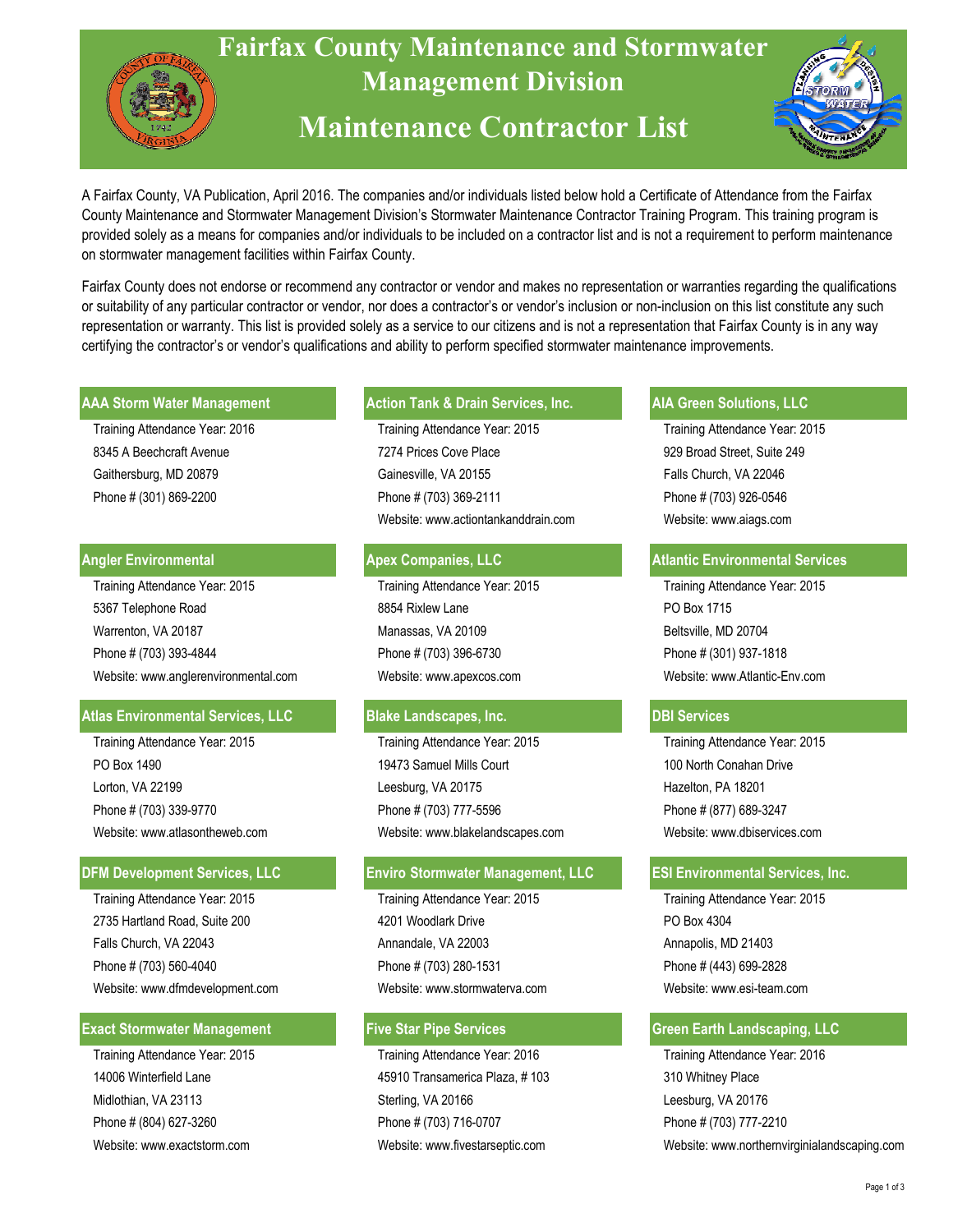#### **Harmony Ponds, Inc.**

Training Attendance Year: 2015 7350 Lockport Place, Unit N Lorton, VA 22079 Phone # (703) 978-2800

 Training Attendance Year: 2015 5513 Oakwood Road Alexandria, VA 22310 Phone # (703) 313-6771 Website: www.mps-utilities.com

#### **Quality Pipe Cleaning Company, Inc.**

Training Attendance Year: 2015 PO Box 2200 Centreville, VA 20122 Phone # (703) 641-0111

## **SLS Landscaping, LLC**

 Training Attendance Year: 2016 5424 Vine Street Alexandria, VA 22310 Phone # (703) 924-5092

### **Virginia Waters & Wetlands, Inc.**

 Training Attendance Year: 2015 6799-A Kennedy Road Warrenton, VA 20187 Phone # (540) 349-1522 Website: www.vawaters.com

#### **' Wheat s Landscape**

 Training Attendance Year: 2016 8620 Park Street Vienna, VA 22180 Phone # (703) 641-4790 Website: www.wheats.com

Training Attendance Year: 2015 Training Attendance Year: 2015 1950 Old Gallows Road, Suite 200 600 Gallatin Street NE Lorton, VA 22079 Tysons Corner, VA 22182 Washington, DC 20017 Phone # (703) 506-9292 **Phone # (888) 333-1046** 

#### MPS Utilities **Muller Erosion & Site Services, Inc. Pleasants Construction, Inc.** Pleasants Construction, Inc.

Training Attendance Year: 2016 PO Box 2723 Merrifield, VA 22116 Phone # (703) 560-4040 Website: http://mullerec.com

Training Attendance Year: 2015 Training Attendance Year: 2015 15341 Blacksmith Terrace **PO Box 969** Woodbridge, VA 22191 Virginia Beach, VA 23451 Phone # (571) 295-4005 Phone # (540) 371-4382 Website: www.qualitypipecleaning.com Website: www.saxenacustomhomes.com Website: www.solitudelake.com

### **Stormwater Maintenance and Consulting | Virginia Roofing Corporation**

Training Attendance Year: 2015 10944 Beaver Dam Road, Suite C Hunt Valley, MD 21030 Phone # (703) 652-0488 Website: http://mdswm.com

Training Attendance Year: 2016 2045 Pimmit Drive Falls Church, VA 22043 Phone # (202) 222-8507 Website: https://wasiconsulting.com

# **Madison Homes, Inc. Magnolia Plumbing, Inc. And Magnolia Plumbing, Inc.**

Website: www.harmonyponds.com Website: www.madisonhomesinc.com Website: www.Magnolia-Companies.com

Training Attendance Year: 2015 24024 Frederick Road Clarksburg, MD 20871 Phone # (301) 428-0800 Website: www.pleasantsconstruction.com

#### **Saxena Custom Homes Solitude Lake Management**

Training Attendance Year: 2015 800 South Pickett Street Alexandria, VA 22304 Phone # (703) 751-3200 Website: www.varoofing.com

# WASI Consulting, LLC **WE ALLC WE WE UP A SOLUTION WASI CONSUMING** WE ALLOW WE UP A SOLUTIONS, Inc.

Training Attendance Year: 2016 5300 Wellington Branch Drive, Suite 100 Gainesville, VA 20155 Phone # (703) 679-5600 Website: http://wetlandstudies.com